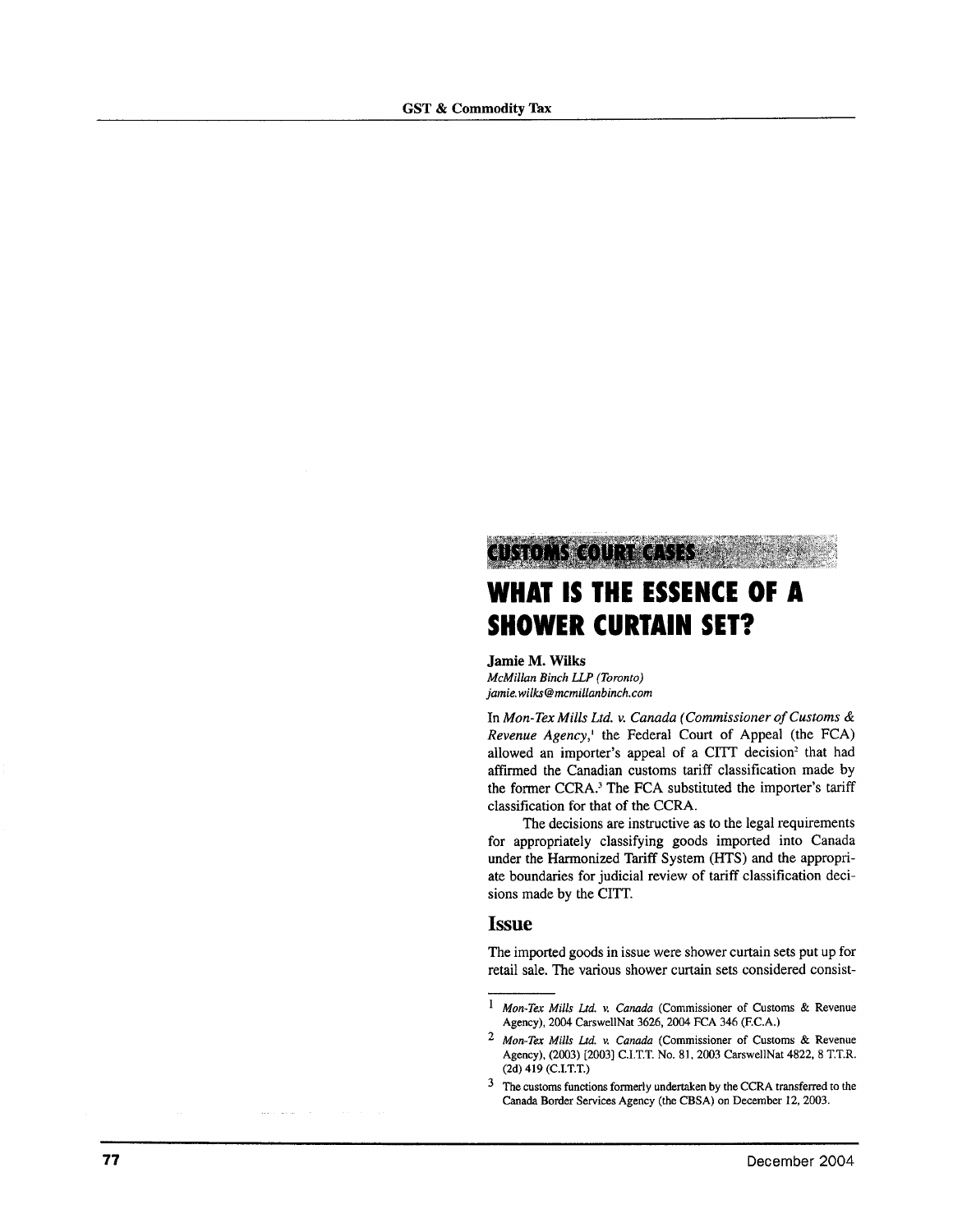ed of four types of goods: (1) vinyl plastic liner, (2) decorative polyester shower curtain, (3) tiebacks for the curtains, and (4) two wall hooks. The importer had classified the goods within the HTS in Chapter 39 "Plastics and Articles Thereof" under the heading 39.24 "Tableware, kitchenware, other household articles and toilet articles, of plastics" (specifically tariff item 3924.90.00). The CCRA had classified the goods within Chapter 63 "Other Made Up Textile Articles; Sets; ..." under heading 63.03 "Curtains (including drapes) and interior blinds; curtain or bed valances" (specifically tariff item 6303.92.90).

## **CITT Decision**

The CITT's line of reasoning for its decision went as follows. In accordance with section 10 of the Customs Tariff.<sup>4</sup> "the classification of imported goods under a tariff item shall, unless otherwise provided, be determined in accordance with the General Rules for the Interpretation of the Harmonized System and the Canadian Rules set out in the schedule." Those rules, hereinafter referred to as the General Interpretive Rules (the GIR), apply in cascading order. That is, the importer should apply the first available rule when considered in descending order. If Rule 1 does not apply, then Rule 2 needs to be considered, and so on.

Rule 2(b) provides, in part, as follows:

"The classification of goods consisting of more than one material or substance shall be according to the principles of Rule 3."

Rule 3(a) is known as the rule of relative specificity. Where two HTS headings can apply, the more specific heading shall apply in classifying the imported goods. The CITT found that Rule  $3(a)$  was inapplicable (presumably because the two competing headings each only refer to one item in the set, so neither could be said to be more specific than the other).

The CITT classified the imported goods according to Rule 3(b) of the GIR and quoted the following relevant excerpt from that interpretive rule:

> "goods put up in sets for retail sale . . . shall be classified as if they consisted of . . . the component which gives them their essential character, insofar as the criterion is applicable."

So the narrow issue before the CITT came down to determining the "essential character" of the shower curtain sets. Or, if you like, Immanuel Kant, Jean-Paul Sartre, meet Canadian customs tariff classification. Serious financial stakes underlie this philosophical conundrum. The current Most Favoured Nation (MFN) duty rate for tariff item 6303.92.90, as determined by the CCRA, is 18%, whereas the corresponding duty rate for tariff item 3924.90.00, as determined by the importer, is 6.5%.

In interpreting headings and subheadings of the HTS, section 11 of the Customs Tariff' says that regard shall be had to the Compendium of Classification Opinions to the Harmonized Commodity Description and Coding System and the Explanatory Notes published by the World Customs Organization. Note VIII of the Explanatory Notes to Rule 3(b) provides:

> "(VIII) The factor which determines essential character will vary as between different kinds of goods. It may, for example, be determined by the nature of the material or component, its bulk, quantity, weight or value, or by the role of a constituent material in relation to the use of the goods."

In other words, it depends (on the particular circumstances). There is no "hard and fast" rule for determining the "essential character" of a combination of goods put up in sets for retail sale. The importer argued that the essential character of the imported shower curtain set was derived from its functionality to prevent water leakage – which pointed to a classification based on the vinyl shower liners. On this point, the CITT found that "all shower curtains are designed to prevent water from going beyond the shower/bathtub area." For that reason alone, the CITT could have said that the essential universal characteristic of shower curtains is to prevent water leakage.

The CITT, however, sided with the CCRA and found that the essential feature of the shower curtains was their decorative element. The CITT said:

> "A simple examination of the goods in issue clearly shows that it is their fashion elements and decorative nature that distinguish them from simple vinyl shower liners. The Tribunal was not convinced by the evidence adduced at the hearing that the utilitarian nature of the goods in issue is of greater importance than their decorative properties."

The CITT looked to the promotional materials and packaging for the shower curtain sets in supporting its conclusion. They emphasized the decorative aspects of the shower curtain. Furthermore, the CITT found that the weight and value of the shower curtains were substantially greater than those of the vinyl liner, regardless of the price of the various sets.

#### **The FCA Decision**

The FCA agreed with the importer's tariff classification and allowed the appeal. It went through the same analytical approach as the CITT, but reached the opposite conclusion. The FCA believed that the shower curtain sets derived their essential character from the plastic liner. While acknowledging that the United States (US) case in Better Home Plastics Corp. v.  $U.S.^6$  was not legally binding on the CITT (and the FCA), the FCA proceeded to apply it.

## **US Case Law Applied**

That US case considered exactly the same issue as in Mon-Tex Mills Ltd. v Canada (Commissioner of Customs & Revenue Agency). US Customs argued that the decorative outer curtain

 $\overline{\mathbf{4}}$ Customs Tariff, S.C. 1997, c. 36, as amended.

 $\overline{5}$ Thid.

<sup>6</sup> Better Home Plastics Corp. v. U.S., 20 C.I.T. 221, 916 F.Supp 1265, 18 **ITRD 1279.**